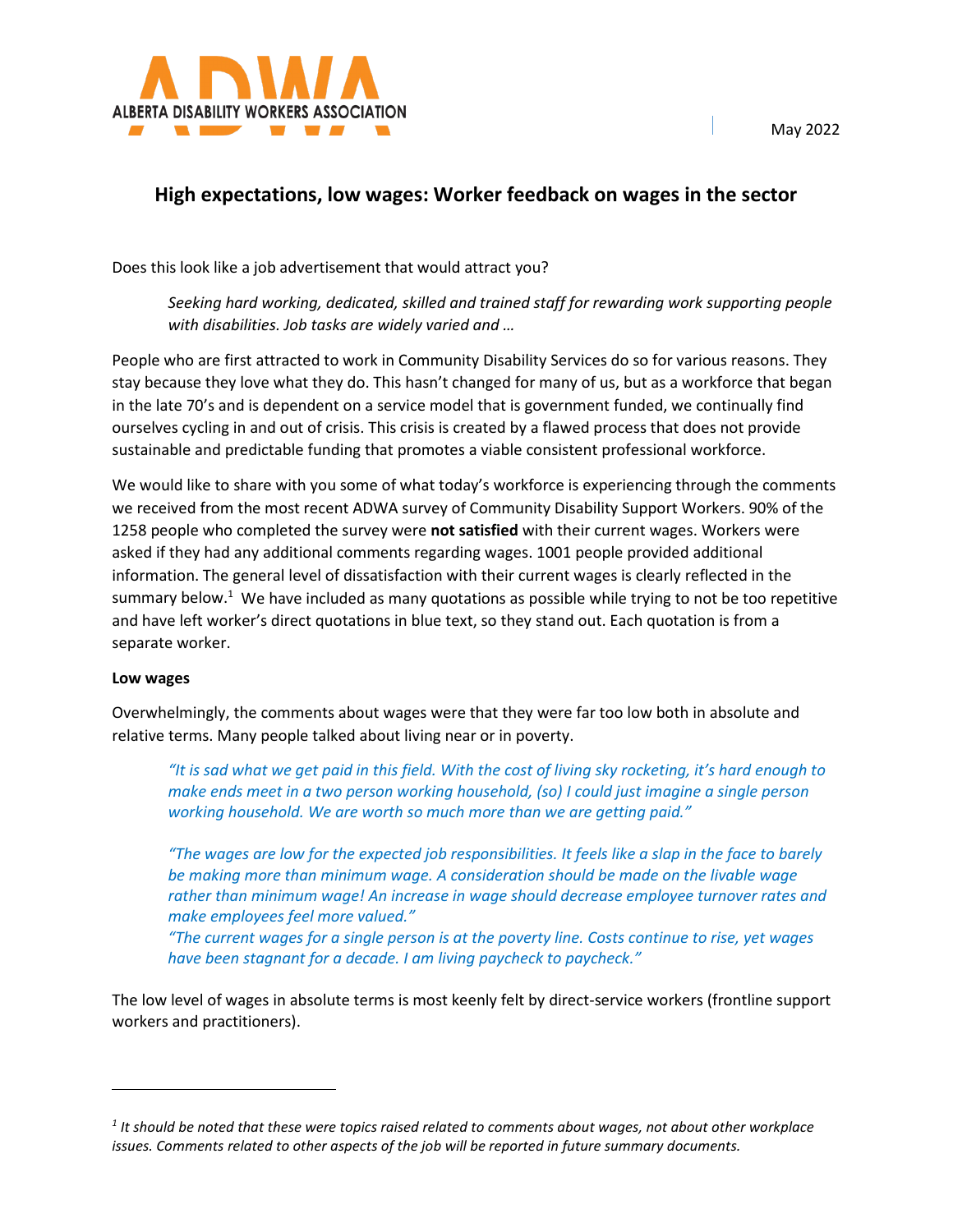*"The wages for the staff I supervise are very low. These staff work with children with disabilities in family's homes and in the community. The hourly wages range between \$15.75 and \$17.85. There is no guarantee of hours for these staff. The wages are determined by the funder (Family Supports for Children with Disabilities)."* 

*"The wages for the frontline workers is barely enough to live comfortably off of. People work as many hours as they are allowed to and then work at other agencies, just to try and make ends meet. This puts people at risk as they are unable to get adequate amounts of rest to be able to do the job safely."*

*"I am very concerned regarding frontline wages. Currently, frontline employees are earning below a living wage. We were deemed an essential service by the provincial government and our staff earn a wage that forces them under the poverty line or the need to work multiple jobs just to put food on the table. This sector has not seen an increase in wages for almost 8 years (unacceptable), however the cost of living has risen significantly".* 

### It is not just the direct-service positions impacted by low wages.

*"I can barely keep my head above water. When I was just working one job as a Team Leader, I had to borrow from my line of credit every month just to pay my mortgage. I don't spend money on luxuries like restaurants or haircuts and discontinued cable to cut expenses. The debt on my line of credit was slowly building each month until I got a second job as a supportive roommate. Now I work 24/7 with the exception of 1-2 weekends per month when my roommate is away at respite and I am slowly paying down the debt on my line of credit. Financially, I regret getting into this field."*

*"The wages we receive for work may seem like they are sufficient, what must be kept in mind however, and especially for positions like Supervisors, Managers and Directors, is that we have not received any increase to our wages for at least 10 years from the government. Frontline staff have received increases but we have not, so there is no cost of living increases and you end up making the same wage for many, many years as the cost of everything continues to rise. The job requirements for my position are extensive, and intensive as well as working on-call shifts and supervising staff and clients, hiring staff, training staff, managing client programs, sitting on committees… Burnout is something we fight with every day and not feeling compensated financially for the amount of work we do in a day is very frustrating."*

In an attempt to compensate for low wages, workers complete many hours in their primary position, have multiple jobs with the same employer and sometimes multiple employers.

*"The frontline wages in particular are insanely low. Any agency or even families managing an FMS contract know that the wage is not high enough to sustain long-term staff, so turnover remains very high. … I know a lot of frontline staff who work a regular 60 hour work week between positions because we are not able to offer a competitive professional wage based on the rates our funders will approve for wages, and majority of frontline staff do not view their role as their permanent career given the wage expectations."*

*"The wage we receive in this field is barely enough to make end meet. That's why so many people in this field work 2 or 3 jobs which makes them burnt out and it affects their job*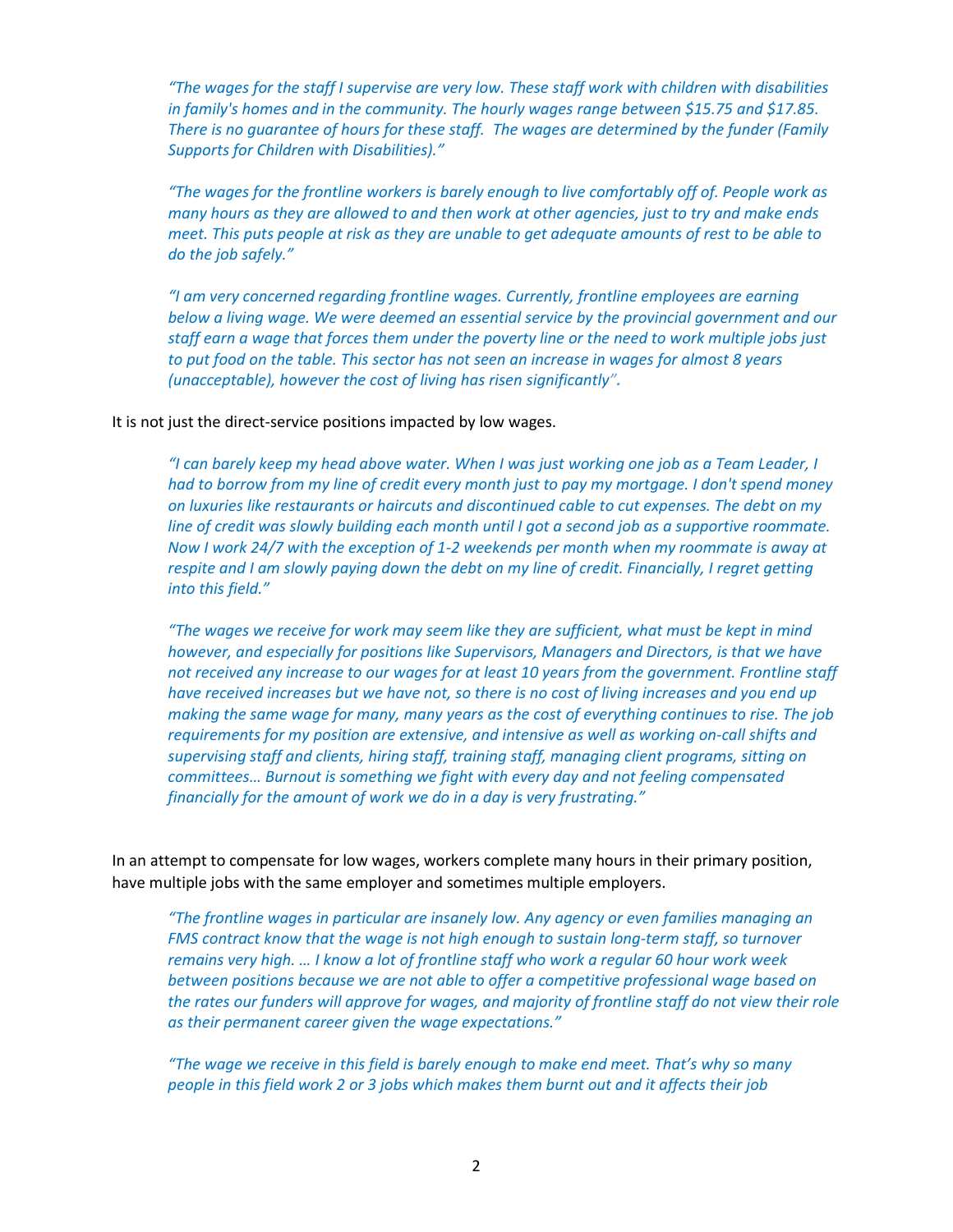*performance. It would be nice to be able to do normal work hours and be able to live off of it but not this field."*

*"Wages in the sector are terrible. There is no way a dedicated employee should have to work 3 jobs to try to make ends meet because of the low pay. The low wages also do not help people see this as a career so we will continue to get untrained individuals who are not invested in staying."*

This has a profound impact on their lives, the people they support and their families.

*"I have to work 3 jobs to make ends meet. That can cause lower quality of care due to tiredness and burnout."*

*"I do not think the wages weigh fairly with the level of training, responsibility and legal liability, we are required to have. The wages are not enough to sustain the necessities of life as even a second income in a typical family household in Alberta. I and 75% of my coworkers require second jobs that stretch us beyond a healthy number of working hours outside of the home. All of those (overworked) coworkers also have children at home. The hours away from our own families are just creating problems with our mental health and our children's health & wellbeing*."

*"We need a living wage as most staff have multiple positions to be able to support our families. This puts our participants and families at risk as staff are often overworked, short staffed and unable to afford to take time to have a work and life balance."*

Given the broad range of tasks performed by workers in each position, it is not surprising they compare their wages to those that do similar tasks in government positions or in other sectors.

*"I feel like our frontline workers are under compensated for the work they do as well. Supervisors are working a lot of frontline during this pandemic and are still required to complete their own job. We are on call 24/7 due to staffing shortages because of the pandemic and a lot of the requirements for licensed facilities add additional work on top of a full workload. We serve a very vulnerable sector and the job duties are very taxing but yet I could take a different job and make the same amount of money and have a quarter of the responsibilities that I do now. This is especially true for frontline workers. Why would someone chose to take on the workload we are faced with when they can work someplace else, make the same amount of money but do much less work. This sector definitely needs to be recognized for the job we do."*

*"The wages in the sector from frontline and up are well below comparable jobs done in private and government unionized agencies. There has been no increase to wages in this sector in over 7 years and the field is in a crisis. A sustainable workforce is needed. Wages in the disability sector are often forgotten. We were cheated out of the frontline workers bonuses that other sectors got due to capping of the limits. We haven't seen a pay raise since 2015. With turnover rates nearing 40% many agencies are struggling to retain staff. For family managed care, this gets worse as the lower wages and irregular work hours make this sector even more difficult to find staff. We were quick to recognize the hard work and efforts of healthcare workers as we navigate through Covid, but frontline disability support workers, many who did similar work as health care aides, were forgotten and their efforts forgotten."*

*"As a Disability Support Worker, ensuring the well-being of my clients while in my care, I couldn't stress more on how poorly we are over-looked when it comes to wages. I think Nursing Homes*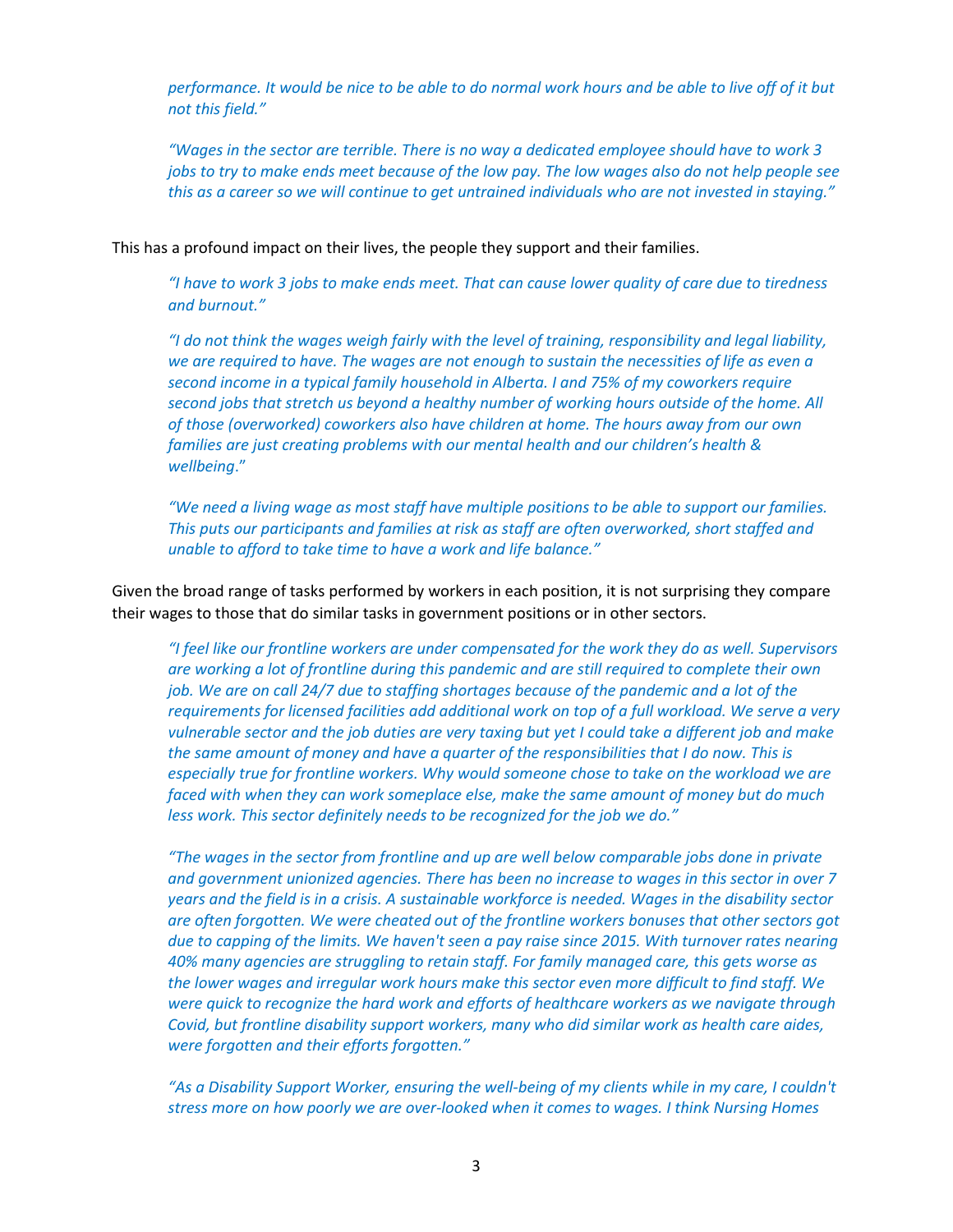*and Community Support Workers should receive the same salary. This field is physical, emotional, and mentally exhausting, so it should be appreciated well paid."*

*"I think my wage at my government job is always fair -- \$27 compared to my Disability industry which is \$20.61 for 5 years now. Not even a cent raise for 5 years now."*

*"Wages in the sector do not match the wage our counterparts in government receive….Poor wages contributes to a high turnover rate as well as under qualified staff. This results in the necessity of staff to work beyond their normal scope of hours to deal with urgent situations that require immediate attention."*

*"My second job is working as an education Assistant. I get paid \$30/hour and do similar work. I also haven't got a wage increase in this job for over 10 years."* 

*"We perform the same tasks as any health care assistant in the hospital and retirement homes. The only difference is the setting. It is only right that we be compensated the same way that they do. The prices for gas and basic goods has gone up in the last couple of months. It's only fair that the government should also look into increasing the minimum pay on all sectors."*

*"The wages for sure are not livable wages. Most of the people in the sector do this job during school or have other jobs to be able to make any type of living wages. Please research and see firsthand what the supports of people with disabilities do day in and day out to see that they deserve a wage very similar to those in HCA or nursing. Many times the nurses we see during the stays in hospital (that being under psychological care) are afraid and do not know how to support our individuals. How is it that they get paid their crazy high wages and our workers including myself get just over minimum wage? Please start to recognize this sector as a profession and maybe the staff in these programs will not use our clients' needs for services as a revolving door."*

*"I cannot survive on my current wage. The cost of living has gone up tremendously. Why are gov't workers getting paid more money than me? I also perform more daily tasks than some of them as I know the laundry/cleaners etc. @ Michener Centre are subbed out so staff do not do those chores. This leaves me preforming more tasks throughout my shift and am being paid much less than Michener staff. How has this been fair?"*

*"I feel that it is very unfair to have PDD, funded by the government and making way more money than us while doing much less work. I am not undervaluing the importance of their work and positions, but it is very frustrating to see them once a year at a meeting and you wonder, what exactly are they doing the rest of the time. They are responsible for the clients on their caseloads, but they do not know them very well. The documentation we receive from them about a client are poorly written with numerous spelling errors and do not depict the abilities of someone in a professional job or someone who should be getting paid a wage for doing sometimes deplorable work."*

Some workers also compared their wages to those working in the fast-food or other industries.

*"It is frustrating when you went to university for 4 years and are making the same amount as a Tim Horton's employee who has a grade 10 education. This is a necessary service that we*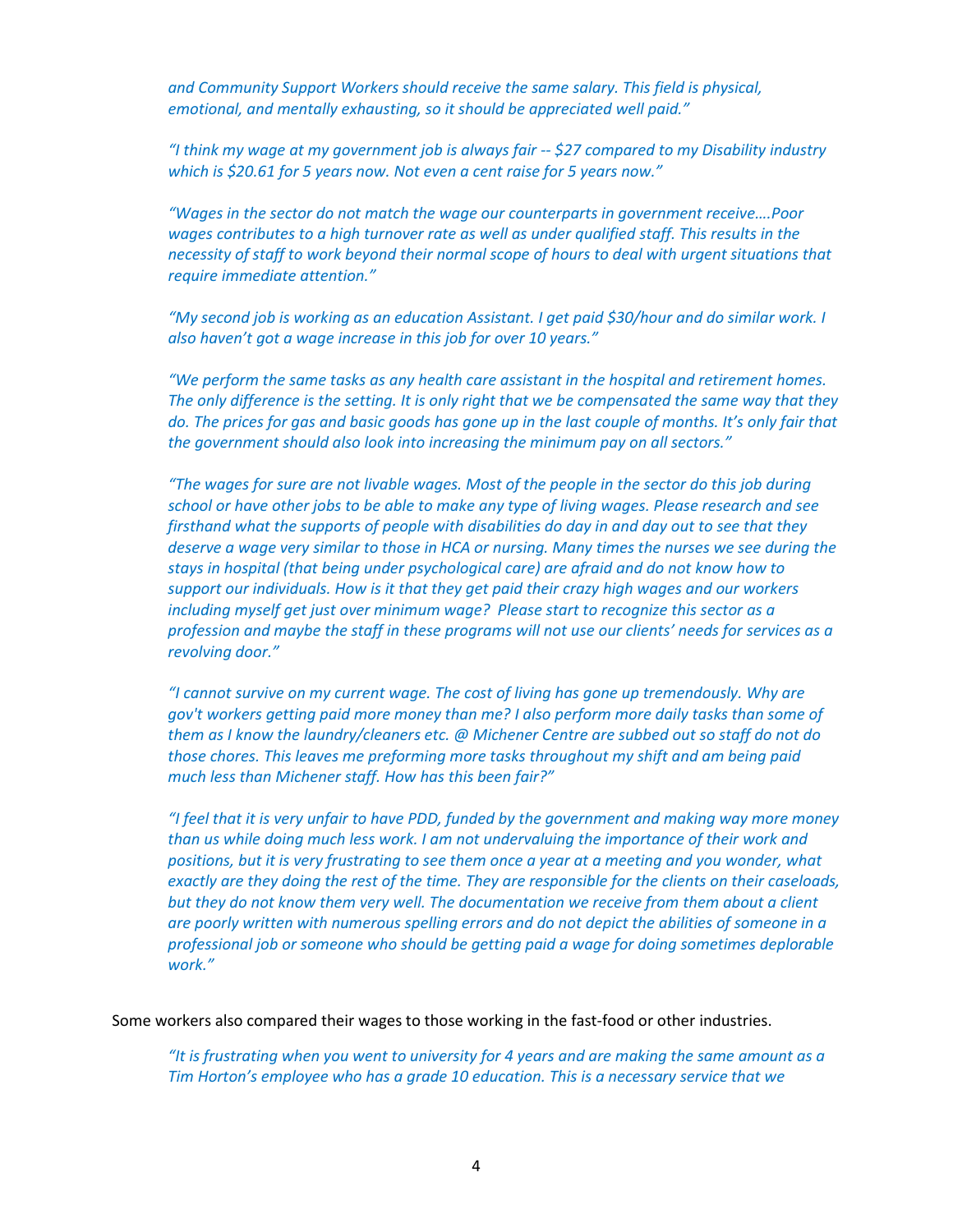*provide and we require a lot of skills and training to keep our clients, staff and community members safe."* 

*"Wages in the sector are extremely low, when you can work at any retail store and make as much if not more than staff in Disability Services who are essentially responsible for people's lives it's a pretty sad situation."* 

*"The amount of work we do for the wage we receive is unfair. We get paid equivalent to a high school student flipping burgers at McDonald's, but are responsible for the welfare of our most vulnerable human beings."* 

*"How is it possible that we are entrusted with the lives of our client, yet we get paid the same wage as fast-food-workers? That is why this sector of work has a lot of turnover. Some places do not even provide you insurance (benefits), even if you are a full time employee. Yet we are expected to shut up and take it. We put our lives on the line during the Covid pandemic, and in return we are not paid fairly. It's SICKENING. That is why I am leaving the industry, and will warn others about how they will be treated in this line of work."* 

*"I strongly feel that the CDSW's wages should not even available. Why would someone come and do personal care, etc. when they can work at Walmart or Tim Horton's for not much less money and they have the potential of moving up and getting promotions which increases their wages? We have to wait for PDD to issue our money (which has been a very, very long time) but they are constantly demanding more from us agencies and the staff."* 

*"We have responsibility for individual's lives, happiness and well-being. And aren't paid much more than burger flipping at McDonald's."* 

*"Our wages are very low. As a Supervisor, I am responsible for hiring frontline staff. We start staff at \$16.05/hour and then it goes up based on experience and education. We are not getting qualified staff for positions as people are more willing to work at McDonald's or Tim Hortons for more money and less responsibility."* 

*"The frontline staff start around \$15 an hour which is the minimum wage. This is way too low as the demands on this job emotionally and mentally (sometimes physically) are way more than any other entry level minimum wage job I have seen. When I started in frontline minimum wage was under \$10 so my starting wage of \$13.50 was amazing. Now it doesn't make sense to come and work in this field when you can find a much less stressful job for the same or more pay."* 

*"Frontline staff is a very important job. Frontline staff should be receiving more than a 16 year old at a fast food restaurant for what we do, for the knowledge we have and for the experience we have. I find with my job we have to take safety first and keep us safe. With the cost of living going up each year, we fall lower and lower on our bills. We do our job because we love it, we want to help people, but if we aren't paid accordingly than it will be harder to find reliable employees and who really suffer is the clients."* 

In addition to low wages, the sector is often exempt from labour protections (learn more about this information under the Caregivers Act [\(Caregivers – Employment standards exceptions | Alberta.ca\)](https://www.alberta.ca/es-exceptions-caregivers.aspx#:%7E:text=Caregivers%20must%20receive%20overtime%3A,hours%20in%20a%20work%20month) provided to other sectors. Workers talked about no paid overtime, paid vacation time, shift differentials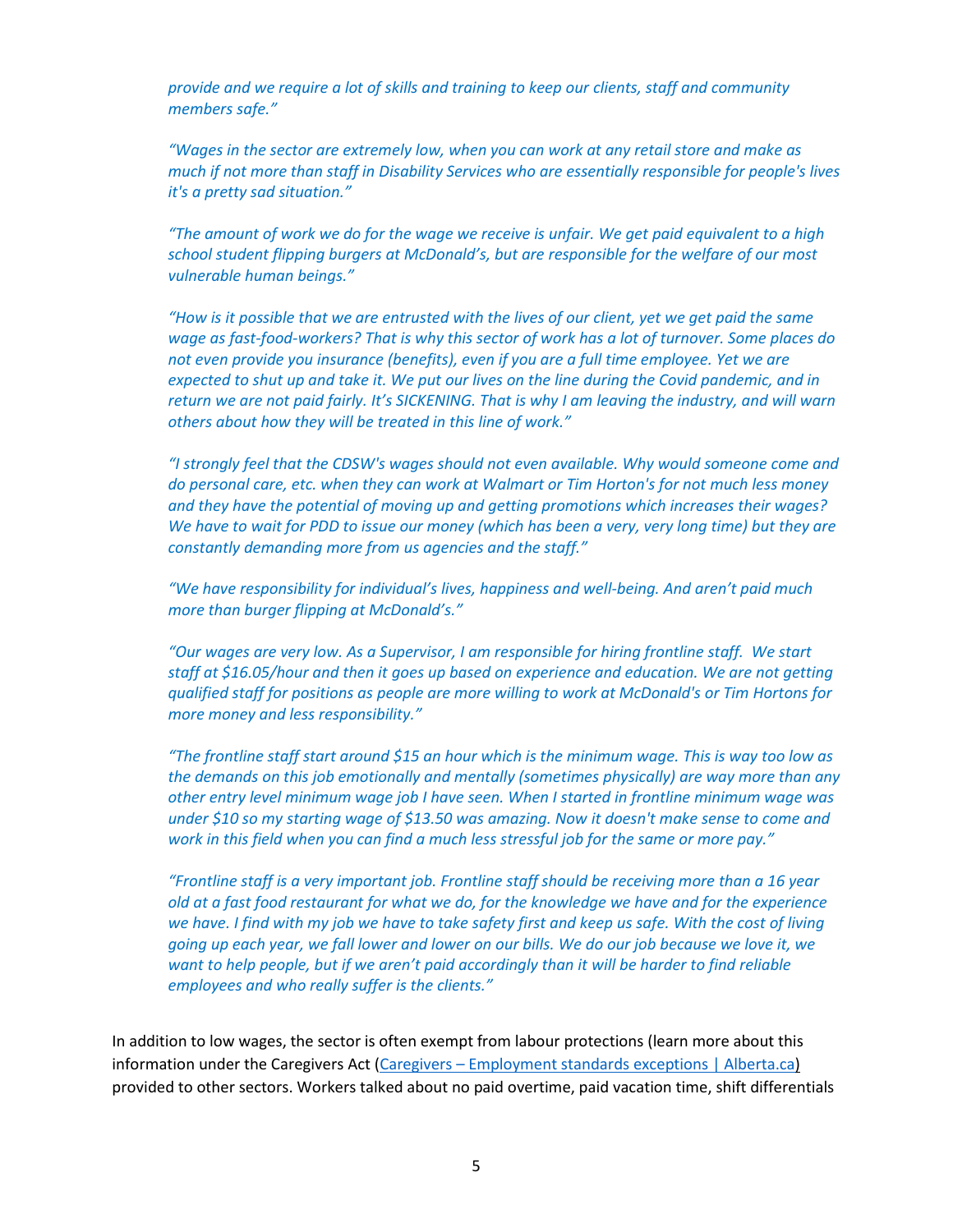and many other "benefits" received by workers in other sectors (e.g., pensions, bonuses, critical worker bonuses during Covid, etc.).

*"Alberta Labour Standards has ABUSED the workers in this field. The fact that frontline and supervisors have to work over 260 hours to be considered for OT in a 4 week period is not okay. Or the fact that there we again fall through the Labour Standards cracks for a proper on-call*  policy. We are allowed and expected to be on-call 24/7 without a scheduled break. Also, only *getting paid the time TL's put in for on-call is not fair. If I have to stop my life on my day off to deal with a work problem I shouldn't get paid 15 minutes when no other field would allow that."*

*"As a TL I am on call 24/7. There is no compensation for being on call every day. This interrupts my personal life at every level. I not only care for the individuals within the residence but also handle budgeting, issues with guardians, employment concerns for individuals working and one of the biggest areas is the personal hygiene/care along with medical/health issues for each of our individuals. I am responsible for leading a team of 8+ staff. With the high turnover of staff, supervisors are constantly in stress to find relief coverage and train new staff regularly. As the increase of the cost of living continues to rise it has become more difficult to make ends meet with no wage increase in sight in the near future. I have had to take on a relief position in order to try and earn extra income as I am unable to work a secondary job outside of the agency as I am on call all of the time. This means even more hours put in a high demand field causing a person to become worn down. There is a need for those who work in this field to be compensated accordingly to the demands of the job. Although I personally have a desire and a heart to continue serving the vulnerable individuals in our society, I too have to survive in our ever changing world."* 

*"This job is very demanding physically, emotionally and staff do NOT get proper breaks nor do we ever get vacations days with our own family. Often times we are running short staffed and are made to work in situations we are told we would never have to do such as working with clients alone. This is unfair, and often I feel totally taken advantage off!"*

#### **No increases**

A very common theme in worker feedback about wages was discussing the lack of increases in wages for many years. The sector has not received wage increases since 2013-14 (with the exception of the general increase to minimum wages which impacted overnight-asleep positions predominantly and some workers received a one-time \$1,200 essential worker pay bonus in the spring of 2021, although not all workers were included in the latter). As a sector that was already low-waged, having no increases in the last 8 years have been especially stressful.

*"I have been doing this job for 17 years I have not had a raise for almost ten years."*

*"I feel that wages have needed to increase for a while now. I have been working the same position for several years and am at the maximum wage of \$18.79 and have been for 5 years."*

*"I am sad/disheartened that there has been one pay increase in the 10 years I've worked where I am. No bonuses. I understand we aren't in this field to 'get rich', but the prices of absolutely everything have gone up so much over the years and our hourly rate has stayed the same (at least 5 years now). People often have more motivation when they are paid more as well."*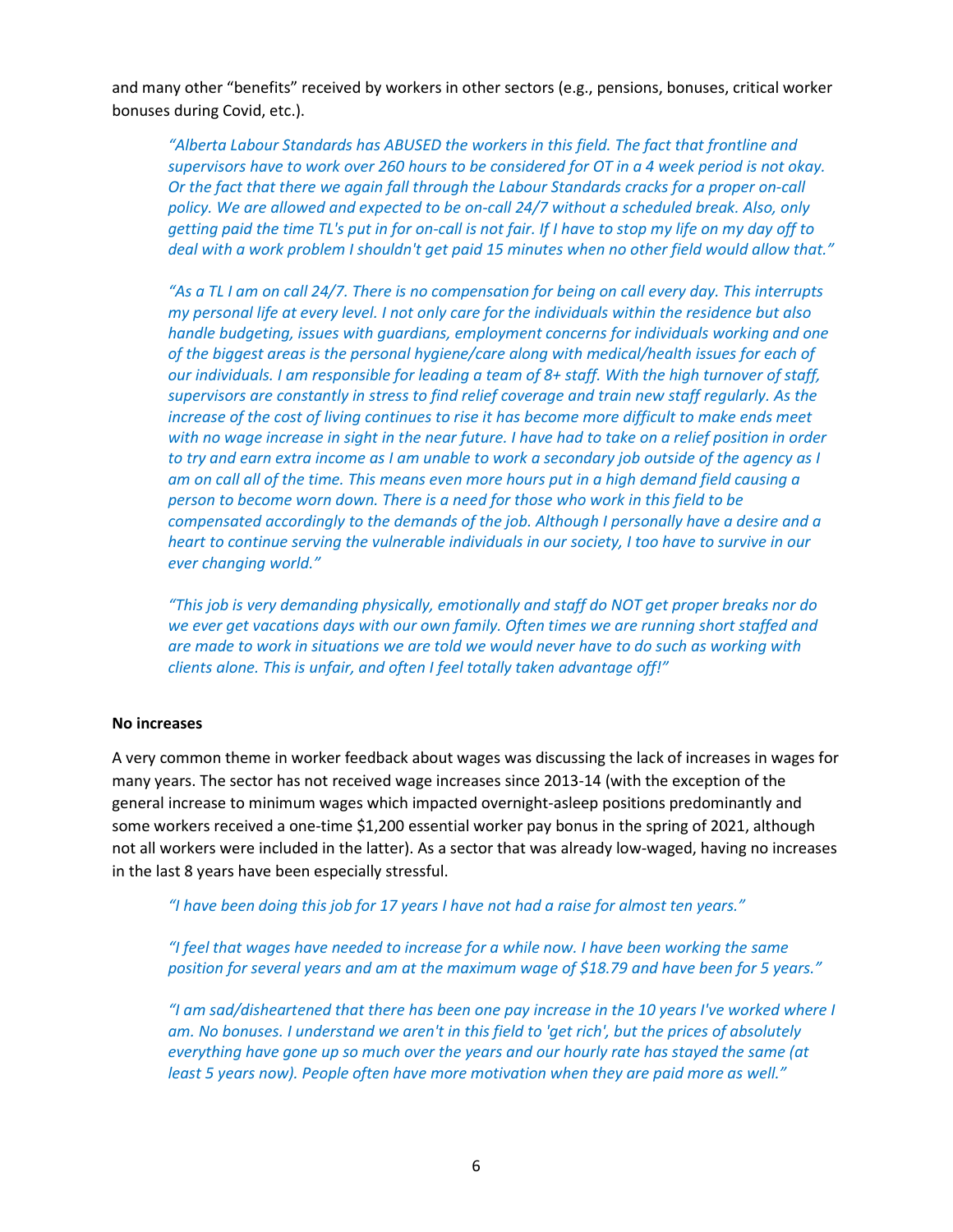*"As sub-contractors (supportive roommates) we're often overlooked. We're expected to comply with all agency protocols/ changes, and be effective team player, but were often overlooked when wages, incentives are considered, we're not classified as agency employee… I truly believe the level of care/support we provide on a day-to-day basis should factored in. There are professions such as nursing aides, care aide in facilities, hospitals that compensate their employees well. In our profession it's often overlooked."*

*"No raise has been given from the government for years. The Alberta offered a 1200 "bonus for working during Covid," then found lots of reasons to not give it."*

*"I think it is incredible that there is no potential for me to increase my wage, even if I do excellent work, and that is because my agency is almost entirely monetized by government funding. The lack of monetary support is very hard for anyone working in the public disability sector. I love helping people, but I cannot afford to support a family (wife and soon to be 2 kids) with my current income and that is sad."*

*"I have worked for over 30 years in this industry and the lack of cost-of-living increases is frustrating as everyone around us is getting increases. Our job is more challenging these past two years with so many changes and I know it's not anyone's fault but we feel more isolated and forgotten than ever before."*

*"The wage we receive is fair at first, but when it caps out and there's zero room for raises after that, it's insulting."*

#### **Increases in the cost of living (COL)**

Given the low wages in the sector, what has hit particularly hard in the last couple of years are the costof-living increases.

*"There has not been a wage increase in our field for more than six years. Wages do not keep up*  with inflation. It is difficult to recruit new staff with any training and experience when starting *wage is just above minimum wage (\$17.00 per hour)."*

*"With the increased cost of living over the past 8 years full-time people do not make enough money to support their families. This makes it hard to retain staff and causes burnout among long time staff."* 

*"I enjoy working with my clients and enjoy the work but with cost of living going up, (it is) time to start looking for other work."*

*"Wages for CDSW used to be a livable wage, but with the increase in rent and living expenses working 37 hours a week for \$20/hour before taxes isn't enough to make ends meet. I love the work I do, and the support I offer and I feel like I would have more energy to offer myself and my individuals if I could make ends meet with one income, instead of two jobs with minimal down time."*

*"I have worked for this particular company for 4 years the increments to obtain a wage is discreditable. I started at \$16.31 and in 4 years only making \$16.64. How can this be? When the cost of living is \$20.00 dollars or more!"*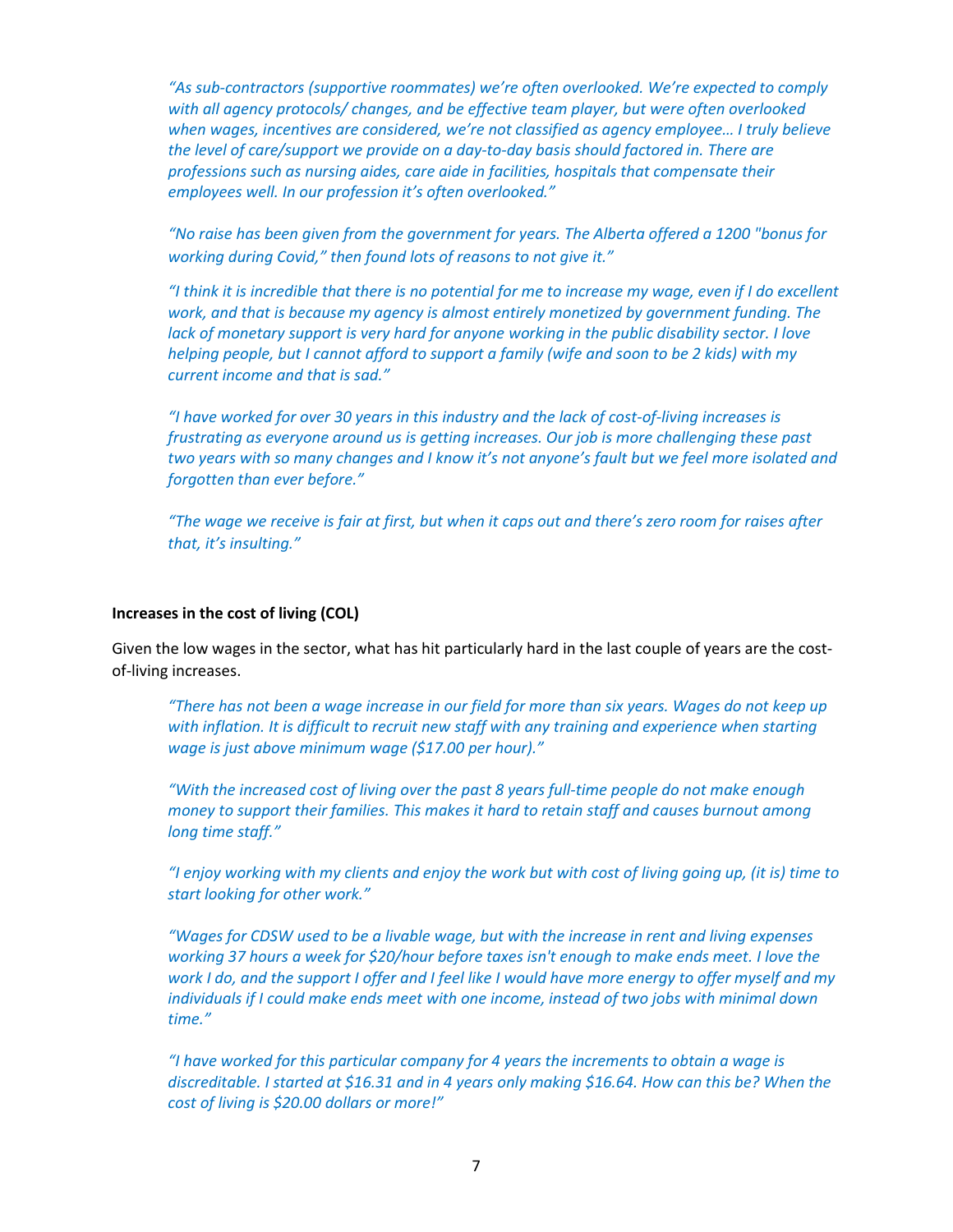*"I know it's been a frustration for my coworkers and me, but it's now become a huge concern with the jump in prices, for food, and gas. Some people are struggling just to get into work. I know some people have had to quit because they needed to find something closer to home. Also,* with the removal of some of our holidays and sick time some of us are struggling with our mental *health, the over burden on what is expected of us for less and less every year."*

Recent increases in the cost of running a vehicle (increasing insurance costs, gas and vehicle maintenance) and other work-related expenses have hit workers especially hard.

*"I have not had a raise in eight years!!! Because I sometimes transport clients I need to pay more money for car insurance. It is recommended we have a cell phone. We deserve a raise and due to the high cost of living need one. … When you contrast what we do with say a restaurant server or a person who works in a grocery store, neither of whom must have a car to keep their jobs. I am required to have a car to transport clients."*

*"I am expected to use my car to drive clients to and from their jobs. I am not compensated for this wear and tear nor the gas I use and although I may be able to claim some of these expenses back at tax return time, this is money out of my pocket that I am asked to cover till my tax return is filed. Working full time at \$18/hour does not cover my monthly expenses. Furthermore, I complete daily reports for each client I work with and do these reports on my own unpaid time. I have 2 university degrees and cannot make enough money to support myself. I am currently looking for other employment because I cannot live on these wages."*

*"When I started in this profession 9 years ago the starting wage here was \$5 above minimum wage. Minimum wage and the cost of living has increased several times and our wages have remained the same. You now enter this profession at minimum wage and you have a lot more responsibilities than you do at a regular job. This makes it really hard to get new people into the field or to stay once they realize that they are responsible for other people's safety, security, and wellbeing. Whereas they can go to a fast food joint, have very limited responsibilities and make the same amount of money. Also just working in this field ends up costing you about an extra \$500 a year as you have to have 2 million liability on you vehicle and that increases your insurance premiums significantly."*

*"The wages have been too low and impractical for far too many years. The cost of living is skyrocketing and we basically are barely able to live pay cheque to pay cheque. God forbid any appliances need repair or replaced or that the vehicle, that is a job requirement in most areas of the sector, needs work done on it. Fueling up your vehicle is costly enough, never mind replacing tires, having tune up, oil changes, etc. We seldom get any kind words or shown appreciation for the work and services we do and then to slapped in the face with the criminally low wages we receive."*

*"For years wages have not even kept up with the cost of living. People aren't even "surviving" paycheck to paycheck they are struggling. With the requirements of certain jobs i.e., car, the gas, maintenance and even insurance has left people with few choices. Gas so they can work or groceries so they can eat. Car maintenance or rent. In order to keep your job you must maintain your car so now you are behind on rent. Insurance comes due but you have to choose between utilities or insurance, the choice is insurance so you can work. Far too many csws, dsws are working 2 and 3 jobs at a time just to keep up. Despite not being considered health care, we do a lot of tasks that are health care related. But not compensated as such. No raises, not even cost of living increases."*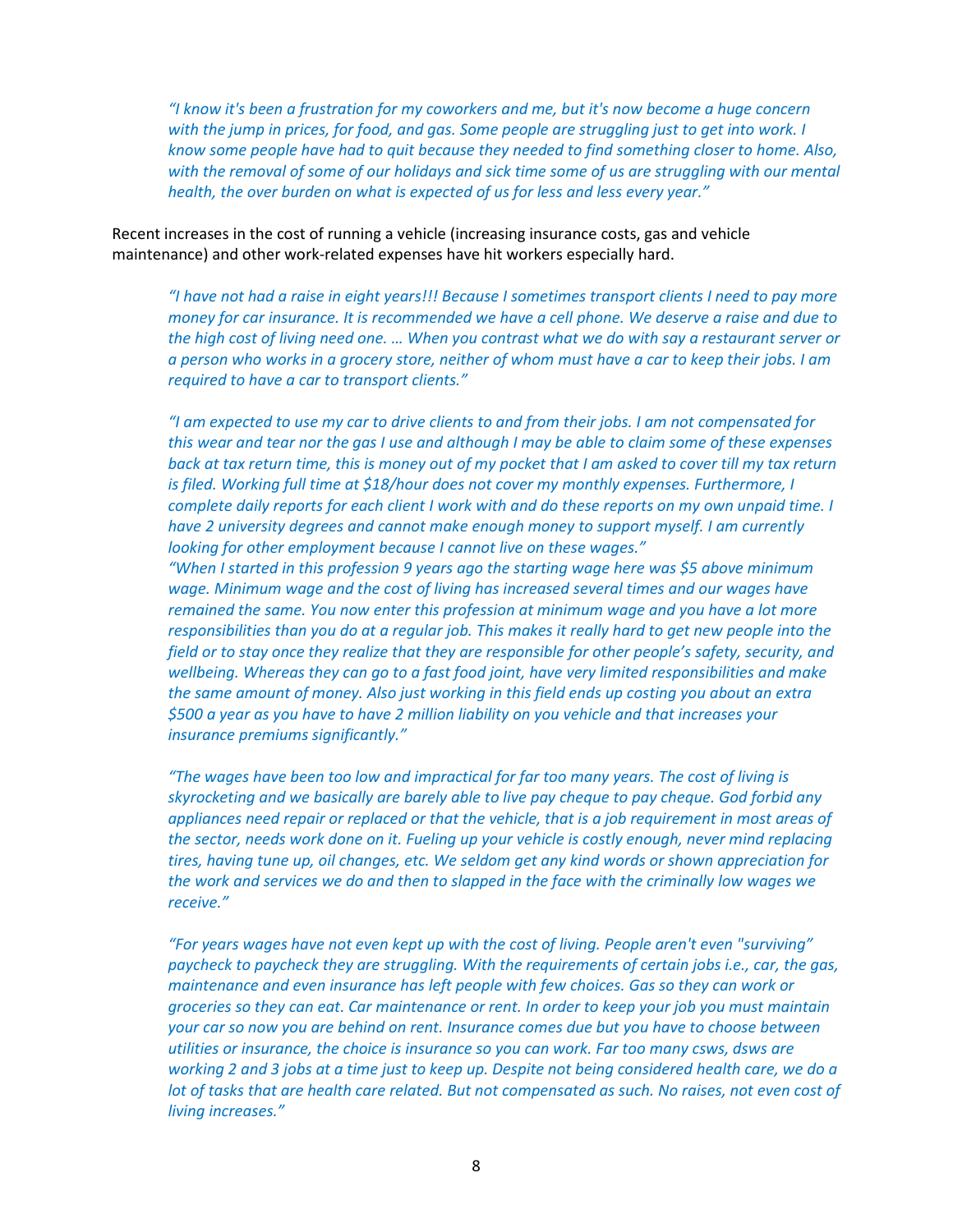The inability to keep up with rising Cost of Living will have a significant impact on the sector.

*"Wages should increase with the cost of inflation. The system appears to be broken. The only time wages increase for this sector is when there is a crisis. Wages/benefits should be looked at through a long-term, sustainable lens. This sector is rarely looked at as a profession of choice and more a stepping stone to get experience to aid in finding employment in other fields. Unless changes are made, we will not be able to attract or retain qualified, educated and experienced employees."*

*"Canada's inflation rate rose to 18-years high, a significant jump in cost of living. And wages in this field is comparatively so low, that to support their living employees have to look for other sources of income. That makes them feel undervalued and exhausted. Wages needed to be higher, so employees feel motivated/valued and stay longer in the field they are passionate about."*

*"I have not received a pay increase in the seven years working for this company and nobody can deny the cost of living has not increased in the past seven years. We undergo mental and physical abuse to our bodies on a daily basis and feel very underappreciated in our field. WHEN THERE IS NO CONSEQUENCE FOR POOR WORK ETHIC; AND NO REWARD FOR GOOD WORK ETHIC; THERE IS NO MOTIVATION! This is the way most employees are feeling now."*

It would be reasonable to assume that any workforce that is paid such low wages there would be similarly low expectations of the employees for work duties and the skills needed to complete them. According to employee feedback it is quite the opposite. Employees talked about excessive work expectations, demands, complexity, safety concerns and much more**.** 

*"The wages for direct-support workers are totally inadequate given the requirements for the positions. They are literally responsible for almost every aspect of people's day-to-day lives. It is not like other supports, even within the health care sectors, where workers are responsible for only one aspect of an individual's care. These workers can be personal care attendants, cooks, cleaners, medication administrators and health care providers, financial advisors/supporters, advocates, drivers, companions and much more, all in one shift. To make less than \$25/hour for all of those requirements is ridiculous."*

*"I am a building coordinator and I am in charge of 10 staff and 18 individuals who have hearing, vision, mobility issues and some are in wheelchairs. Also, I have one individual who is one-on-one and another individual that we support at home with 2 staff. My responsibilities as a supervisor are many and my hourly wage is just \$21.50."*

*"Shame on those controlling wages. Every day we are wearing so many hats, while cleaning up human waste of all kinds, and giving meds, providing full time care and supports and cooking, cleaning, doing office/ paperwork, providing emotional supports, driving to and from appointments, budgeting money, advocating and continually protecting people and so much more while keeping humans safe and well cared for. We deserve far more than we've been getting paid."* 

*"We are responsible for teaching individuals life skills such as cooking and cleaning, social and community skills, money and financial skills. We are responsible for all their medical needs and behavioural needs. We are responsible to help them create community connections, form and*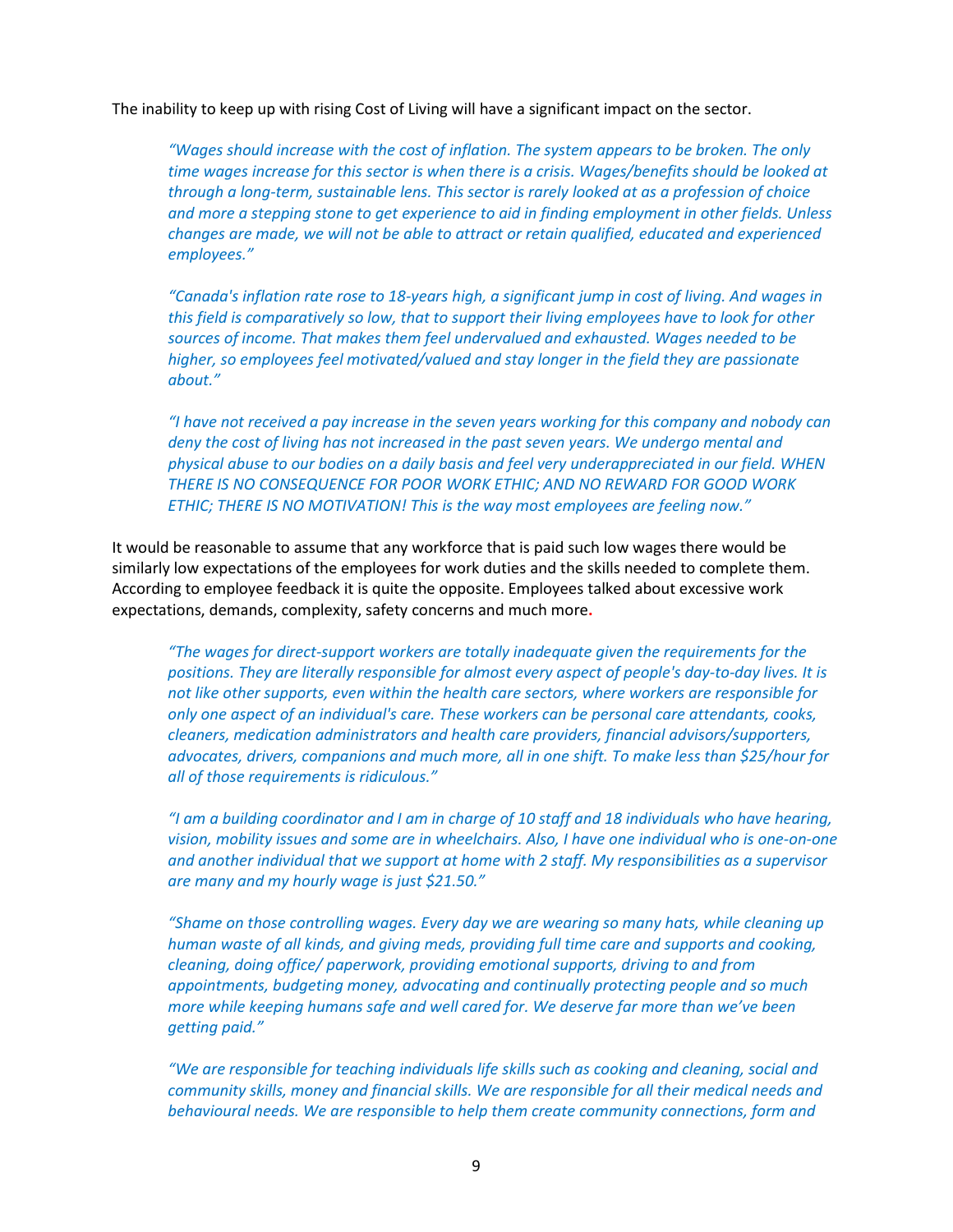*maintain friendships and maintain contact with family. We are responsible to transport them everywhere they want to go. We deal with behavioural issues and have put our own safety on the line to meet their needs. Staff in this industry often spend more time caring for the residents than they do with their own families… Staff sacrifice a lot to keep the people we work for happy and healthy and loved. The majority of the staff I know who work in this industry work two jobs minimum because they cannot make ends meet. The amount of responsibility put on frontline staff is far greater than the compensation we receive. Isn't someone's life, their physical and mental health, worth far more than minimum wage? Isn't it worth a raise for those of us who have committed our lives to making someone else's better? I've worked with the same 3 people for 24 years. They are worth more than what I am paid and long term staff know things about the people they work for that cannot be learned from reading a log book. 24 years of service and I make \$20.10 an hour awake, \$15 overnight and no shift differential. I have no pension plan. I work two jobs and I average more money an hour serving beer than I do ensure that someone gets the correct medical attention. It really makes no sense."*

*"The individual I support has constant insomnia, so my current average is to expect to be awake for 24 hours at least once in my 72/96 hour shift rotation. I can't sleep until he falls asleep which can last 24-48 hours. Sometimes the individual is quiet and peaceful, sometimes he is active and busy, and sometimes he can have aggressive behaviours. His support structure is one-on-one 24 hour care, so it's just me when he's insomniac."*

*"I feel that we are so underpaid. We deal with different kinds of behaviour including verbal and physical abuse and aggression. We risk our lives at our job and there has been incidences where the support workers has been hurt and even killed. We do everything from meal preparation, house cleaning, medication administration, taking individuals out in the community to involve them in different activities, personal care, the list goes on. Hence I feel that we deserve same respect and wage that do justice to the type of work we do."*

*"During my shift it is my continued support for making meals, keeping the house clean and sanitized, laundry, giving medications at proper times, being vigilant over new meds and their time changes as well as changes in client diet concerns. Changing furnace filters if necessary, practicing drills such as fire with clients and then recording on [reporting software], adding meds to [reporting software] under client name. Weather permitting and ensuring the clients safety I weed the gardens, water lawns, remove snow. I have to know and understand Catalyst and to [reporting software]. Keeping on top of new items on to [reporting software] in regards to client or the residence itself. Keep on top of all company emails which are very many in one day most times. I remain flexible when I can to come in early or pick up extra shifts. I also need to keep on top of my qualifications and new ones are added and dictate whether I can even work for the company. I continue to take courses off of Surge and now I have to take the First Aid course on my free time many times and I have to pay for the course, do not get reimbursement nor do I get paid for the hours it took to take the course. I as I work alone and am expected to take…courses during my work hours but it's impossible on one shift as I work alone and cannot give my proper attention to clients and the residence itself. The other shift I do work another but in-between doing my duties and trying to focus on the computer it too is very hard. Most times I find myself*  having to do the courses at my own home and my own time. It is now becoming in reality that *we have to be more qualified and stay on top of new qualifications added to our job descriptions but we do not get cost of living raises, we are paying out of pocket for courses just to keep our jobs. I feel that is very wrong. I have to work 2 jobs to stay on top of bills and emergencies that arise, such as car, furnace, etc. I try very hard to give my energy equally to both jobs but feel that this job demands more from me now and I get less financial support, the cost of everything is going up except my worth and wage."*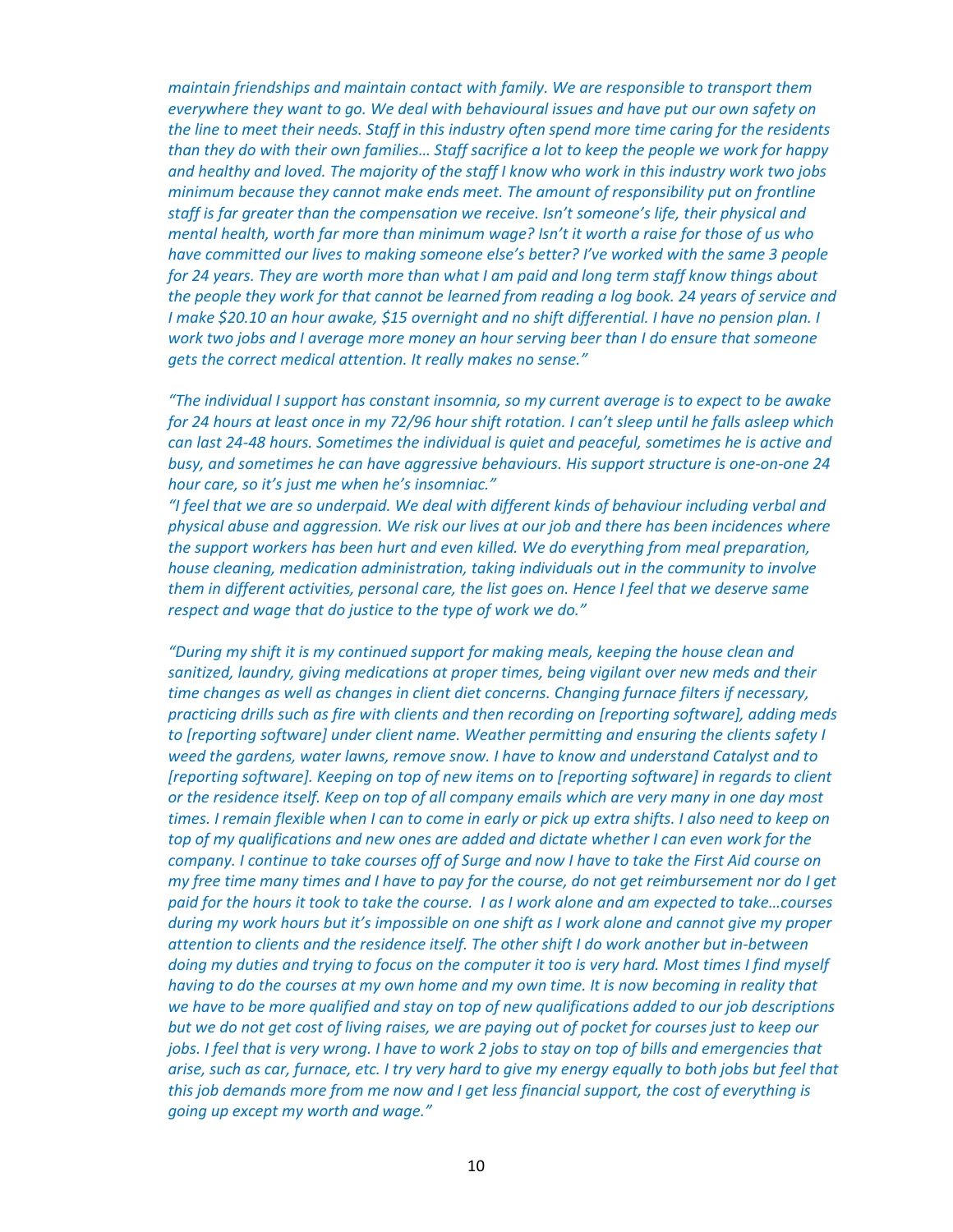Many workers talked about the increasing complexity of the work in the sector. In some cases, this related to working with individuals identified as having complex service needs.

*"Work in a complex needs' residence. Have worked with my clients for almost 7 years with no raise. Have received injuries as a result from my clients. And no raise, and feels like we are viewed as less then workers."* 

*"In our work, we do lifts, tube feeds, administer medication, manage behaviour, and risk potential violent outbursts. We also work long shifts alone or with short staffing. Furthermore, we are trained to do our job and do regular annual training. What we do is important and because of our wage, it is not a desirable job, leaving the individuals we support with sometimes inadequate staffing, and also causing regular burnout, potentially causing good staffing to leave. Increased wages would make a difference here."*

*"I feel that as we move forward and the environment changes around us, the responsibilities and expectations for workers in our field increase with elderly individuals aging in place or younger individuals entering the system with more complex needs we are being asked to perform more complicated or high-risk practices without fair compensation for the tasks."*

*"Having had several clients with complex needs and behavioural issues, I feel I wear many hats in my role as outreach support worker. The role can be very challenging and demanding and I feel that the hourly wage I earn does not reflect the complexity and dynamics of the role."*

*"Would be really good if there should be a wage difference on complex houses, esp. that I work in different houses and I noticed that one house is tougher than the other but still get the same pay."*

In other cases challenges relate to increases in the number of people they support.

*"I believe, that personally my workload has increased significantly over the years without an increase in pay to reflect this. Also, it has been many years since we've had an increase. Also, the rapid increase in inflation has eroded my income considerably. I do believe it would be fair to have a significate increase in pay for those who are doing the work I do."*

*"Paid appropriately for your caseload size (for practitioners) a caseload of 5 vs a caseload of 30. I had a caseload of 6 when I started 10 years ago and now have 30 (obviously unmanageable, but could at least be paid better)."*

Others mentioned COVID and pandemic-related protocols as adding to the complexity of the work.

*"I haven't had a raise in eight years. I have worked in the field for over thirty years and have always had at least two jobs to make ends meet. I have a supportive roommate who stayed home from mid-March of 2020 until July of 2021 from his day program and received no additional assistance/funding."*

*"Starting wage is very close to min wage, raises are very low and capped in some cases, practitioners and team leaders take on a huge workload and receive little compensation for their extra work and stress. We received the 2 dollar "Hero Pay" during the peak of Covid but only for*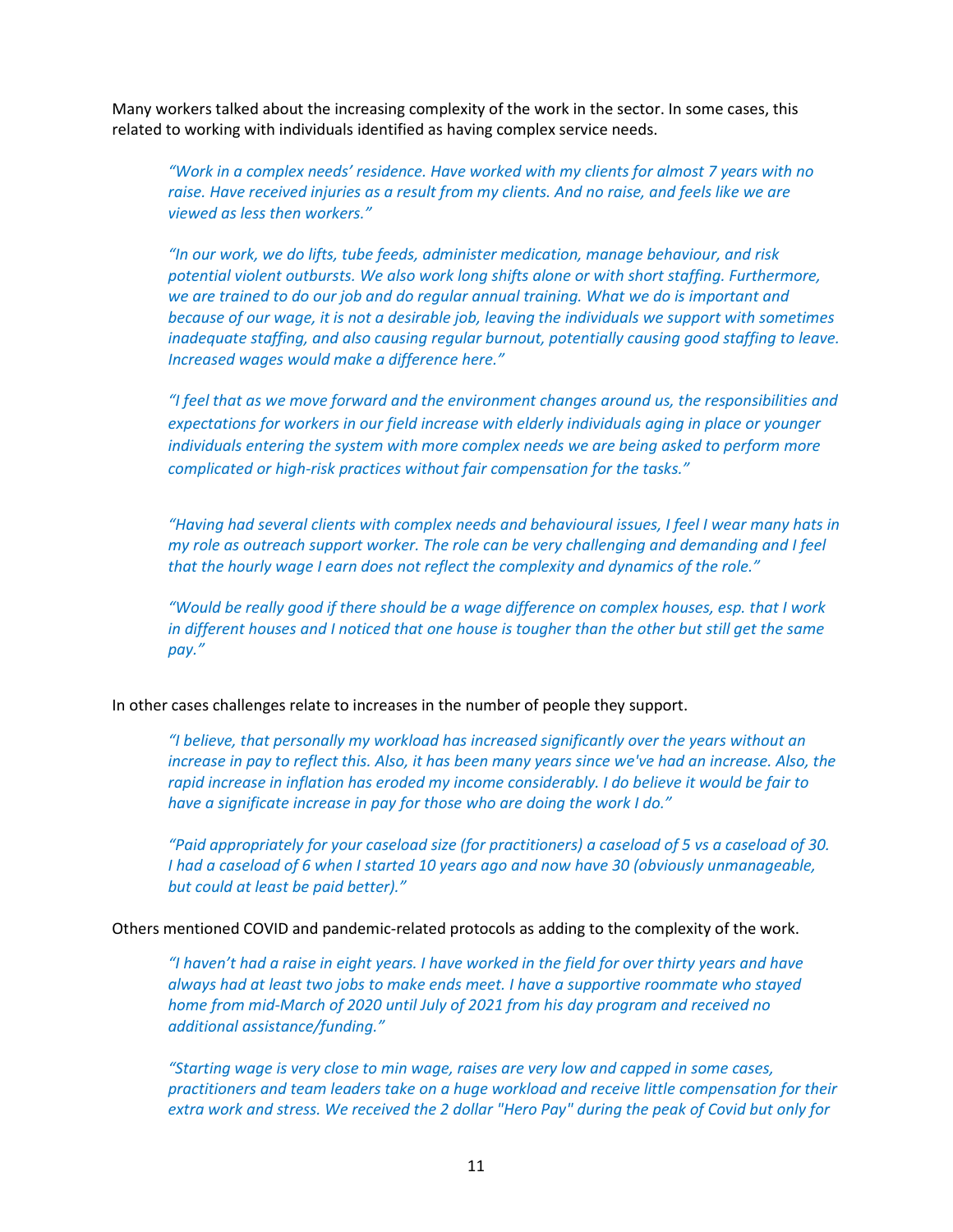*a pay cheque or two before it was stripped away. Most of us have been working straight through the entire time while other industries shut down."*

*"Working as a frontline staff during these difficult time without any hesitation, governments should compensate everyone in disability service field fair. Other provinces are giving extra dollars with basic salary."*

High demands and low wages are taking a toll on the sector.

*"Our wages are too low compared to all the work we do. We support our individuals in their houses, day program, community plus all the paperwork the company asks us to do. We care for all our individuals but for us to keep paying our bills we had to have always a second job. We are really exhausted and this is affecting our mental and physical health. Many of my coworkers decided to leave the company and join a different sector with much better opportunities to grow, wages and benefits. I hope something can change soon. I really love my job but I'm felling than I can't continue working 2 jobs any longer."*

*"In this sector, staff are expected to do personal care, administer medication, have knowledge in all medications we administer, be knowledgeable in mental and physical ailments, provide healthy meals, budget money for food, personal items, and bills. Arrange transportation and plan activities both inside the home and within the community, we arrange and accompany (people we support for) Dr visits, dentist appointments, optometrists, haircuts, foot care, etc. We are the ones who call an ambulance when needed, go along, stay at the hospital and comfort the individuals we serve. We are the ones who ensure many of our clients experience Christmas with gifts and holiday meals. Additionally, sometimes are put in dangerous situations when extreme behaviors occur. As a disability worker we are continuously being trained and certified. We are involved in every aspect of our client's lives and constantly strive to provide them with the best always doing our best to accomplish that. We are not compensated to the same degree to which we are accountable for or the standards we hold ourselves up to and for this reason many great staff understandably leave for better monetary offers."*

*"The combination of low wages and higher expectations is leading to stress and burnout amongst the workforce. Having to juggle multiple jobs and long hours, especially during the pandemic is having its toll."*

Given the low wages, somewhat contradictorily, the education and training expected for the sector is high.

*"I went to college and received my diploma in disability services. I spent \$40,000 on an education to have a career in a field desperately needing qualified care providers. My \$18/hour wage barely allows me to pay rent, not to mention utilities, groceries, gas, etc. Increasing wages will keep employees in their positions. There are so many vacancies in this field because people can get jobs that pay higher, with less physical and mental stress, leaving our individuals with inadequate care and highly burnt out staff. People with disabilities are still PEOPLE! They have as much value as a human being as the rest of us do, and I am so disgusted that those in the government see them as peons and societal drags. It's time for government to step up and acknowledge these people, and their care providers."*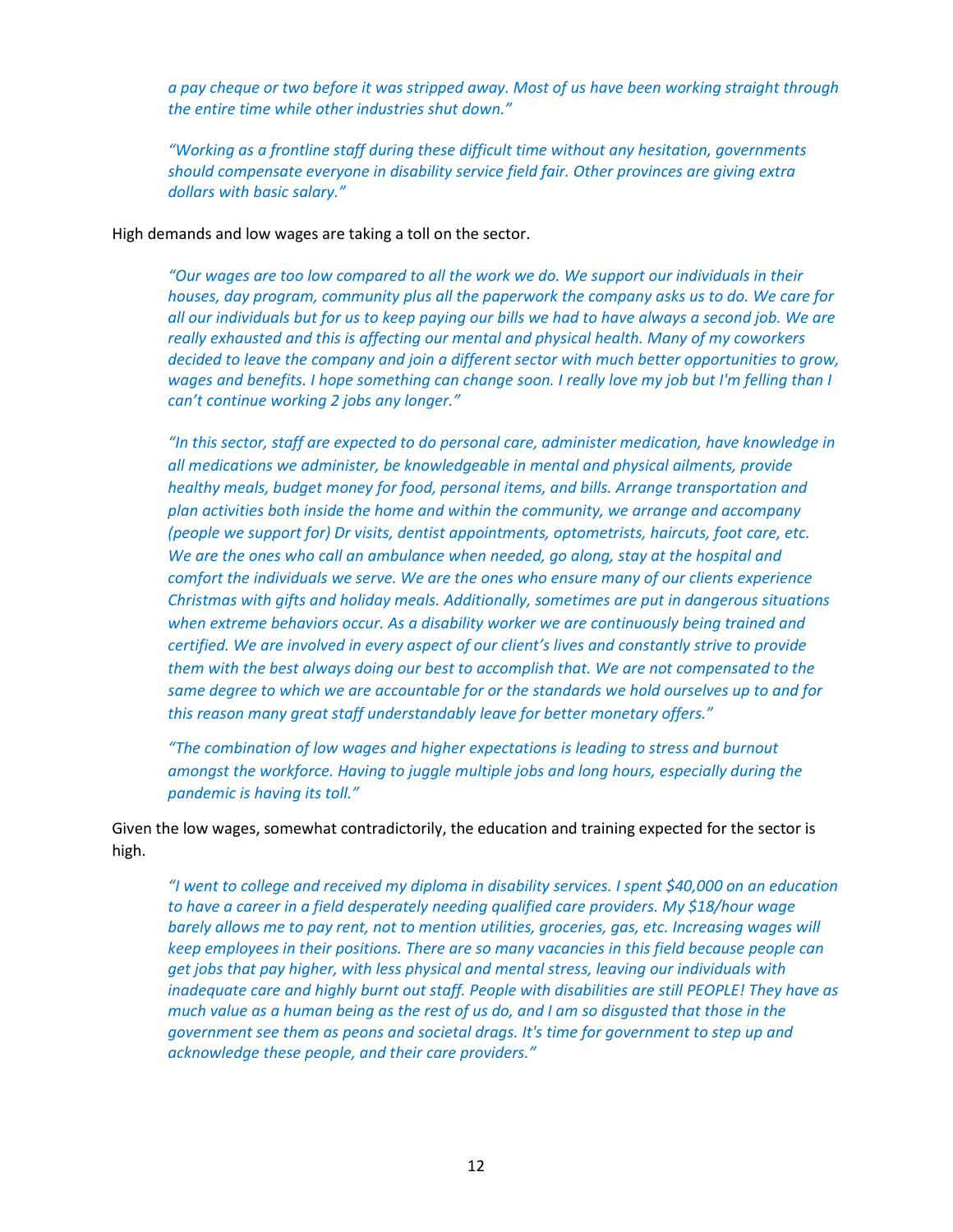#### **Stress, burnout and quality of life for sector workers**

Not surprisingly, the combination of low wages and high expectations has a fundamental impact on the health, stress, burnout and quality of life for workers in the sector.

*"The wages are way, way too low for the amount of work we do. This is a stressful job working in the mental health sector. We have not had a raise for years while all bills, daily commodities and everything needed to survive has gone up over and over. We end up working too many hours just*  to make ends meet. This way of life is putting too much stress on our families. Never have time *to spend with children and spouses. No time for self-care we go to work while sick because if you don't go you worry about making ends meet."*

*"I have had many conversations with people who work in this sector and have found the general consensus is that we are overworked, understaffed and underpaid. This position causes serious mental and physical strain and without a wage to match, it becomes a revolving door business. Good employees can't afford to keep working the way we are expected at such low wages. New staff are hired and quit on a daily basis. There isn't enough funding for training or providing the supports needed for the best service, and it's the clients that suffer the most. A higher wage would ensure stability in the employees, saving extra funding for training as less people would be leaving after. It would allow for higher requirements for hiring, ensuring that the clients are getting the best possible care."*

*"This is an emotionally and mentally taxing job that is under paid and often does not have affordable benefits or paid sick days which are essential in maintaining a healthy life/work balance and allowing time for self-care which is so important in this sector. Without self-care a person can burnout very quickly which leads to mistakes in the workplace or losing a competent and valued member of the team."*

*"Frontline workers are under paid so they compensate by working more hours to have a decent lifestyle that they don't get to enjoy because they're at work all the time."*

*"I believe our sector is vastly underpaid for the amount of responsibilities staff take on in our position on a daily basis which can lead to staff dissatisfaction and burnout."*

*"I work with complex young adults and these individuals require more attention and care from staff. Sometimes staff are burnt out due to excessive pressure from work and there is lack of adequate resources for self-care. I strongly believe staff working in the disability sector require an increase in wages. Inflation and COVID 19 effects are causing a lot of people to live below standards leading to poor performance and lack of team work. Disability support workers definitely need an incentive or an increase in wages."*

*"Providing a higher wage could promote a healthier job market within the sector, making it more competitive and desirable. Additionally, with higher wages would improve standards of hiring making staff more competent and foster longevity/ consistency for both the agency and the individuals we work for."*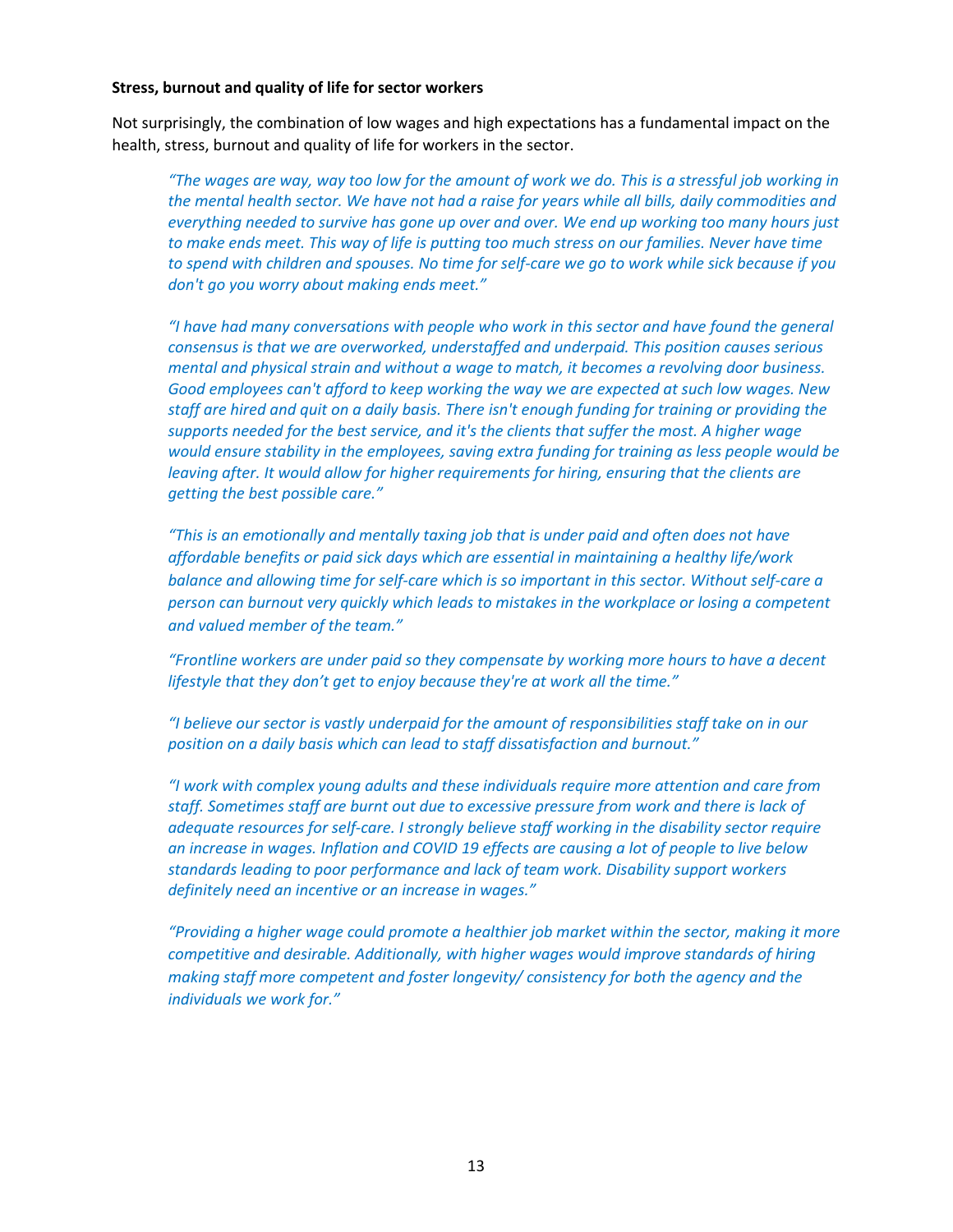Inevitably, the result is turnover of qualified staff which has a negative impact on everyone.

*"Wages in the sector are terrible. There is no way a dedicated employee should have to work 3 jobs to try to make ends meet because of the low pay. The low wages also do not help people see this as a career so we will continue to get untrained individuals who are not invested in staying."*

*"The low wage is a direct reason there is high staff turnover, which in turn affects clients ability*  to form healthy attachment and rapport with people that are sometimes all they have. This is *especially difficult when a diagnosis is complex and stems from trauma. How can one progress when their support staff is constantly changing, I cannot imagine the frustration! It (poor wage, demanding job and working multiple jobs) is a direct reason that people are burnt out and struggle to manage their own family dynamics and self-care. We work in a field where we preach self-care to our clients but have limited funds to actually invest in our self-care. Wages need to match inflation as well! This is huge, if food is going up then our wage needs to follow. Cost of living, healthcare needs, gas etc. I'm disgusted that our government has frozen wages for this long, it makes absolutely no sense, based on inflation!"*

*"I had to find employment in other sectors due to the low wage. For the amount of work and situations we deal with the wage is not adequate."*

*"In general, within non-profit and social serving or human services wages are not typically high, however, an individual working in these areas does need to earn at minimum a living market wage. Sadly, I have worked in social serving since 2009 and as much as I love the work, I am planning to retrain through post-secondary and switch careers to work in Human Resources in the private or public sector."*

*"Our work requires a lot of care and patience and hard work. Without proper compensation for that a lot of our staff burn out easier due to high stress work environment as well as a stressful home life due to lack of finances. The constant turnover of staff upon the individuals that receive our care is NOT fair and hurts them, which defeats the purpose of the service that we provide. Caregivers should be compensated fairly for all of the hard work that we do."*

#### **No value, no respect**

Given all of the above, it should not be surprising that the end result is staff members feeling devalued, taken for granted, not being treated as professional, treated unfairly, receiving no recognition and no respect and more than likely will leave this work.

*"I supervise around 45-50 people, liaise with 7 guardians, 6 families, 3 public guardians, 4 trustees, train 23 staff, handle all hiring for my teams, sit on 3 committees, co-chair another committee, volunteer holidays to help clients, expected to physically help my individuals move, and I could go on. I also receive ZERO compensation for driving, though I'm expected to. There is no one in the private sector managing that many things and staying that busy with as little pay. I'm great at my job, likely the best in my agency and think every day to quit and move to something that pays me what I'm worth."*

*"I believe that everyone working in the disability services sector (non -profit organizations) are under paid as the population we serve are under-valued as individuals."*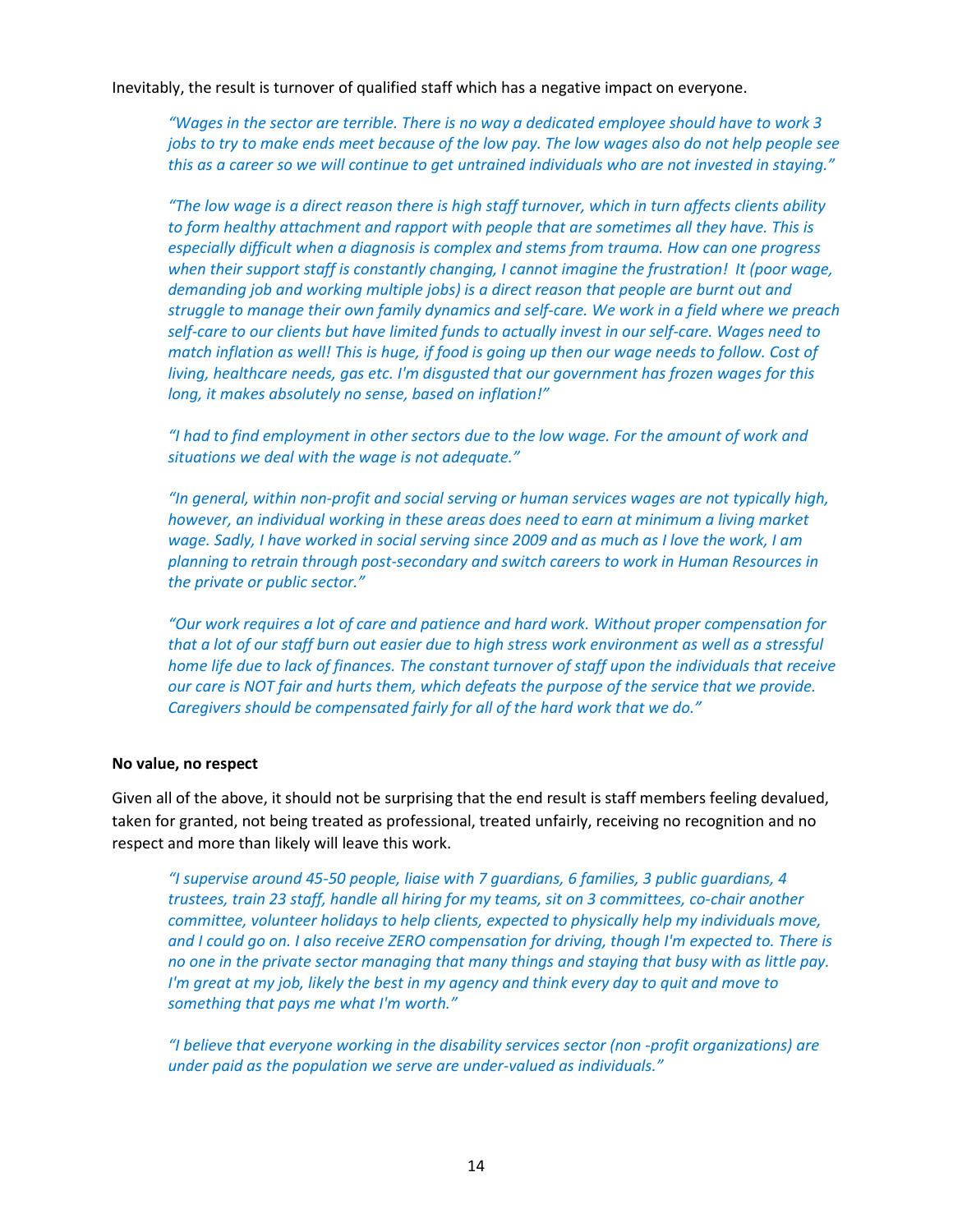*"I love my job as a practitioner. I work a lot of hours and enjoy it. But unfortunately, the wages are nowhere near fair. I am able to do this job, at this rate, because my spouse is employed and is the main earner in our home. If I were to be supporting myself and had children, I would have to work elsewhere. We are consistently hiring but unfortunately the wages are too low for people to take on this job*."

*"Inflation is a serious issue right now, and I feel like my job is undervalued to the public and the government. This is a very difficult job, and even with all the training and degrees were still paid barely enough to meet our basic needs. I'm surviving I'm not living. We live in Canada. This SHOULD NOT be happening."* 

*"The disability field as a whole needs an overhaul. I have worked for 15 years in this field and I love my job. I do not love feeling invisible in the community or in Alberta in terms of people not knowing or valuing the jobs we actually do every day. The fact that many of us had to fight for the Critical Worker's Benefit is proof that our government does not understand our jobs, and certainly does not value what we do every day. This is a field that needs recognition and a voice right now because the people we are supporting are the ones who will be affected the most. If workers do not feel valued in terms of the wage they make, they will move on to other jobs that do and because of that, we often lose many great staff."*

*"I do not believe we are given a fair wage. I would agree with the forgotten statement. We work with clients that have disabilities and who are also medically fragile. We administer medication and take care of personal care just like a nurse would. The job can be physically demanding and mentally depending on the unit. Also we are frontline workers in a pandemic where we take care of clients that have COVID-19 as we put ourselves and family members at risk because we are*  taking a chance of exposure. I do believe we deserve a wage increase that would reflect the *wage we receive with the work that we do."*

*"The disability sector is overlooked and underpaid for the care provided. Compensation is unfair and does not recognize the hard work individuals complete each day for our vulnerable people."*

*"I am an essential part of the society, I give the people and families with disability support and should be treated better by my society and employers which starts from the remuneration I get."*

*"We do a lot but are hardly appreciated. We take lots of risks for the individuals we support but the appreciation is nothing compared to input."*

*"I believe it is a major slap in the face to go to school to study to be in this field and be paid only a few dollars above minimum wage, as the starting wage is a little over 17 dollars. I believe we should be paid higher as we are working jobs where we are responsible for someone(s) life during the day. We are working with individuals to ensure they are exceeding in life, reaching goals, and being treated fairly, this is just small examples of what we do. However our pay does not reflect the hard, dedicated work we complete for our individuals. Our wages need to reflect the respect for workers in this field."*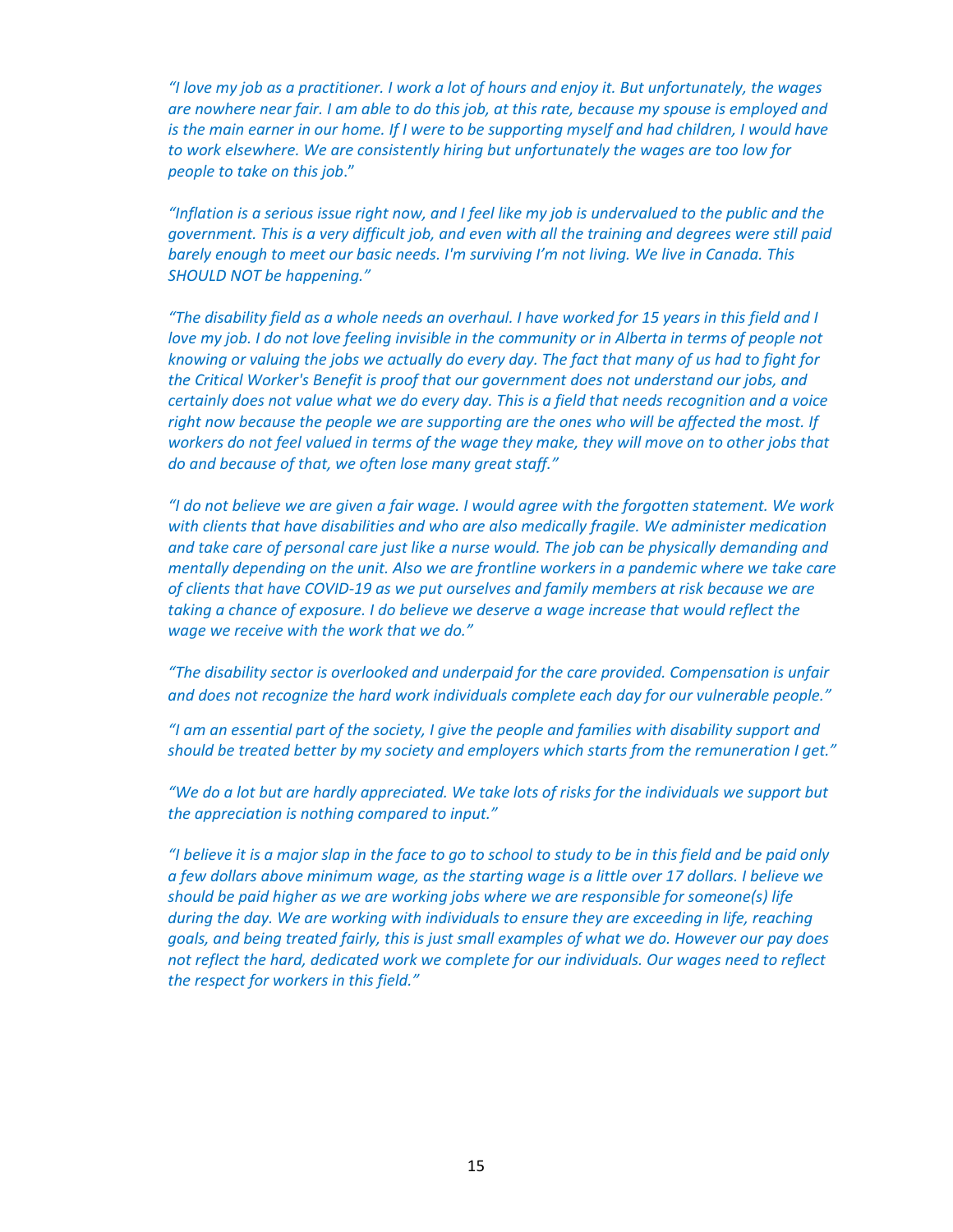The bulk of the anger for the situation is directed at the Government of Alberta, but also sometimes directed at others.

*"I am feeling better about my wages but that is based purely on the fact that I have recently been promoted and got a raise. Had I not, I would still be making \$18.50, and had no raise in the over 3 years I have worked for the same company. This has nothing to do with the company I work for but the fact that the government does not see our sector as a viable place to invest money."*

*"I have worked in this field for 16 years. We do not get cost of living raises. What other sector would someone have to work 13 hours a day. Just to pay the bills. We are working and supporting human beings. No wage increases in 7 years. When money is sent to agencies none makes it down to the frontlines. Yet administration keeps hiring in the office. More demands placed upon frontline staff."*

*"We have not had a wage increase in several years. Not even cost of living. It's an insult when Kenney can give wage increases to his cabinet members but not to those caring for the vulnerable Albertans."*

*"It is extremely frustrating to have expectations from PDD increase substantially every year with no compensation. Workloads have increased every year, and there is no acknowledgment. I am a single income household, and as a manager, I can't pay my bills with wages the way they are. Cuts to all areas are making it impossible to survive. I work extra hours as a host to try to make ends meet. This is not right in any way."* 

*"I feel our industry is significantly underfunded, AND undervalued by our government. We haven't seen a wage increase in years & years. Yet our job is critical to the quality of life of many excellent people. And our wage is directly related to being unable to attract/retain qualified trained staff. Which then dominoes and affects the consistency of quality of service in some cases. It's extremely frustrating."*

*"The wages have been abysmal, and it is very upsetting. The company expects an arm and a leg from us employees, but to thank us or to compensate us, they give us a pat on the back with a very generic and monotonous 'thank you'. We do so much for the company and for the people we serve, but the compensation we get back is a fraction of what we do. Considering how some people who have worked years at the company but are stuck at the top of the pay grid because that's how the 'system' works, it is embarrassing to be part of this industry at these wages."*

*"I believe that management should make less money and the frontline staff should make more money hourly. I don't receive benefits because I have sleep over shifts. I am away from my family for more the 30 hours a week. I have also completed my HCA certificate. If the staff make more money they don't mind working. If they pay more than they will have more staff because the work we do is tough and gross at moments. I strongly believe that management shouldn't benefit from the final decision that comes from this survey."*

*"I believe that the wages in our sector are a direct reflection of the value the government and greater community see in our work, but I believe if they were based on the value our participants and the families we serve that they would be significantly higher."*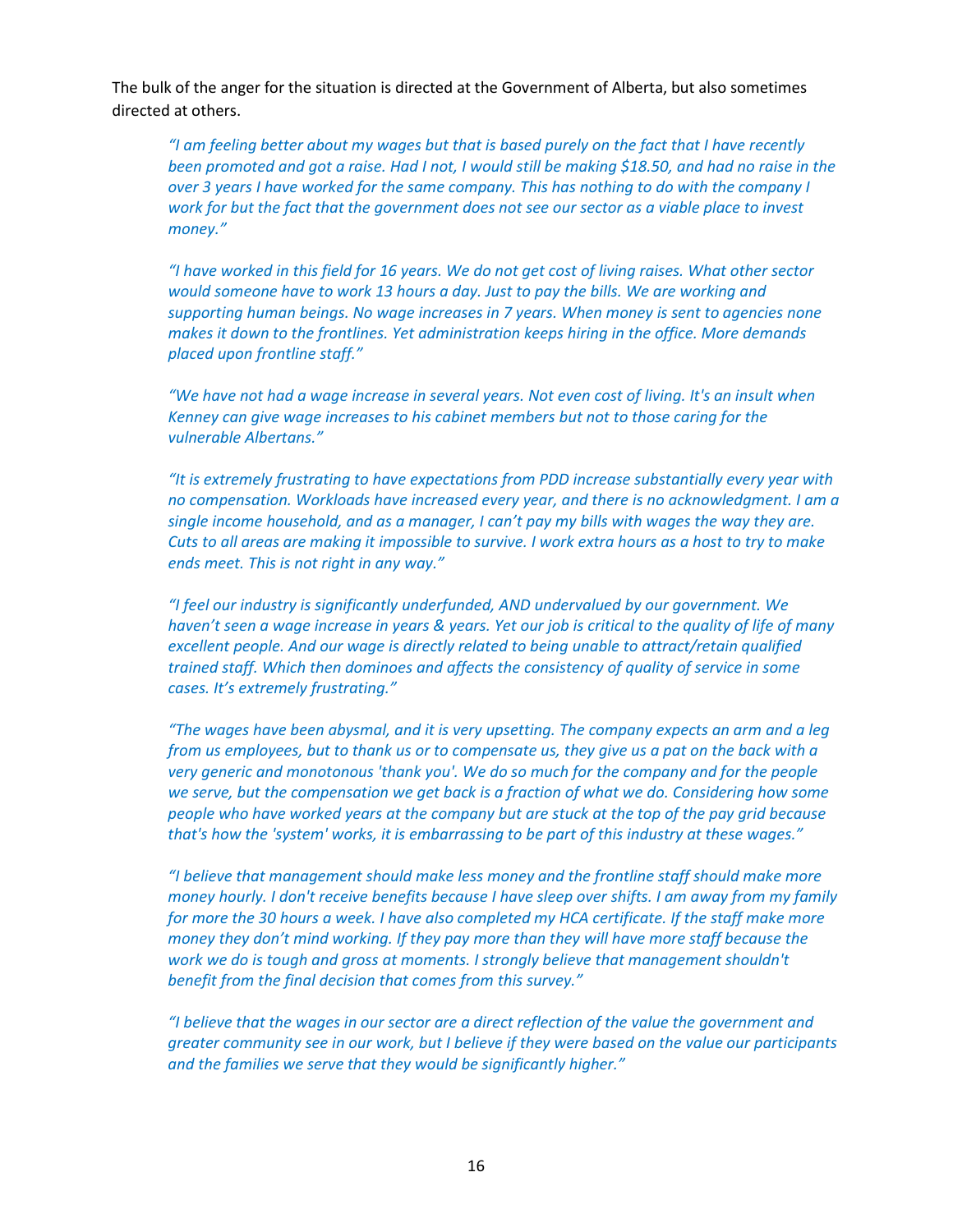*"Nearly 8 years without a wage increase is bull crap in my opinion. It means our government neglected us all and many left to make more money elsewhere. The Alberta Government should be sued for neglect."*

*"We all know times are tough; however this is no excuse for dishonouring the cost of living allowance which would keep these wages more in alignment with reality. At an absolute minimum this should be reinstated immediately to facilitate people staying in the sector, if for no other reason."*

*"There are people who have worked in my profession (for the same company) almost 25 years and they make \$2 more than I do (and I've only been in the industry 5 years)."*

*"There should be no cap because loyalty is worth so much. The amount we do for our individuals goes beyond the job requirements, we treat them like family so they feel supported and safe, all while being away from our own families. In the Association I work for, we don't even receive a pension, and that alone is an insult, because they don't care about our future in the slightest. To our employer we are all dispensable and it shows in how we're paid long term."*

*"I consider that as people who work with people we feel not appreciated and underestimated for*  what we do. In my role I work with staff and do administration work. The load of work is *extensive. Dealing with behaviors and constant situations is not an easy task, but when you like what you do it makes it easier. The part that is not easy is not feeling appreciated for what you do and it is not reflected when you receive your paycheck. People who work in this field are as important as a nurse in a hospital or a baker in a bakery, there is no difference."*

### **Implications for the sector: Are headed for, or are already in, the perfect storm?**

Reading all of these direct quotes from individual workers gives one a strong sense of the state of the sector. Some of these worker quotes give us an idea of the overall impact that low wages, high demands and low appreciation are having on each individual worker, the sector as a whole and on the people who rely on us for support.

*"As the HR Coordinator, I am noticing how increasingly difficult it has become - and is still becoming - to recruit quality employees with such a low wage for our frontline workers. Our organization has worked very hard to set standards of required education and ongoing training to ensure our supported individuals are receiving the very best supports in a safe, professional and empathetic environment but with wages being such a huge barrier, it is feeling like we are fighting a losing battle. As a result, we have vacant positions and our amazing staff are filling in for these positions working their maximum allotment of hours, which in turn puts them at risk for burnout. Just this last week, I had a new hire come to me with many apologies and a letter of resignation after being with us for two weeks because he was unexpectedly offered a position outside of our sector—making \$7.00 more per hour! He asked if we would be able to match that wage—or come close to it—because he loved his new job, his coworkers and our organization's values and would have preferred to stay on with us. Unfortunately, we couldn't come close to matching and so, as the main provider for his family, he had no choice but to move on. This is happening more and more and is painstakingly frustrating for us at multiple levels of our organization. I am sincerely hoping that your efforts will reap some much overdue wage benefits for our staff! Thank you!"*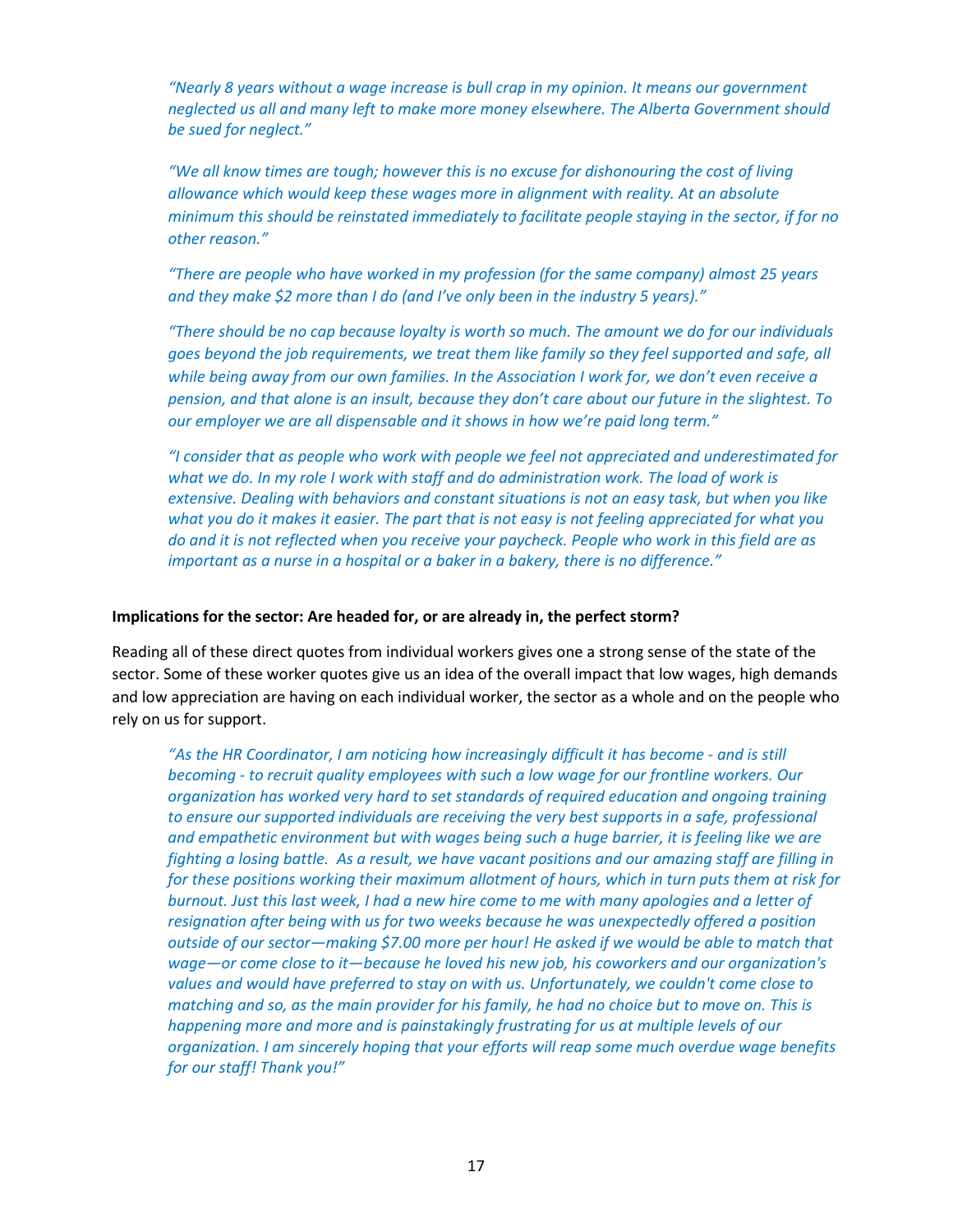*"Although my wage is higher due to having a supervisory role and additional responsibilities, I recognize that our field's wages are dangerously low. The expectations on support workers are increasingly demanding. We must regulate and confidently display to the Government of Alberta we are competent professionals. Regulating education requirements for our entire sector is essential to giving us credibility, and without that we will remain marginalized and wages will struggle to increase. Otherwise, we will have to all go into poverty and demand a bailout minimal increase to keep our sector above water. Education regulation is absolutely critical and must be prioritized and mandated into policy of our funder (PDD)."*

*"Support workers in this sector are underpaid for the wide variety of expertise required. I work in secure units with highly complex individuals where violence can and has occurred. We often act as people's main support system, while trying to improve people's overall quality of life. We keep the home clean and safe, prepare meals, administer meds, ensure community inclusion, plan outings, support clients through mental health crisis, manage and take clients to appointments, help maintain family relationships when possible, ensure accurate documentation each day, and maintain up-to-date training requirements/certifications. On top of all this, most positions require the use of your on vehicle with added insurance and gas costs. It seems that in order to make a decent income as a support worker people must work a ridiculous amount of hours. Many work at more than one agency. If we want to continue attracting educated and highly skilled workers to this field, wages must increase. Having a healthy work/life balance is incredibly important to avoid burnout and ensure the highest quality of support to the clients. I am a fulltime student at the University of Calgary, so during the school year I only work part-time. I am worried that after I graduate, my current wage will not be enough for living expenses and to repay my student loans, especially with the current rate of inflation."*

*"I would love to stay in this sector and am a very capable and productive worker but the lack of wages consistently puts strain on my mental and emotional health and forces me to constantly evaluate other options. I feel like I'm always on the edge of quitting and trying other professions that pay more. I have demonstrated that I am more than qualified for the work and exceed job description and expectations consistently as well as maintain a positive working relationship with the individuals I support. ALL OF THAT CONSIDERED AND STILL NO RAISE. I know of few other sectors where those who demonstrate exceptional skill and productivity remain at the same pay level. Essential work and still no raise. Changing lives for the better and still no raise. Working in a complex mental health situation and still no raise."*

*"I am more concerned with the wages afforded for our front-line workers. They are compensated only marginally above minimum wages as provided by PDD. This is a challenge when our "competition" becomes fast-food and retail sectors. We often have trouble recruiting and retaining employees based on low wages. The low wages also add pressures for the workers who find themselves needing to work multiple jobs to afford living costs in Alberta. This is troubling because they end up dealing with burnout, health concerns and mental health challenges from working too much. In the end, this results in a lower quality outcome for the individuals accessing supports. I think a higher wage is necessary for the disability services sector."*

*"We go above and beyond our job titles every day. We work with challenging behaviors and high needs. When you have people tell you, "Wow I couldn't do that job." That's a job right there that needs to be recognized and paid for the work we do. Yes it is rewarding and fun that's why I've been in the field for 15 years but it's also hard and there are a lot of times myself and my*